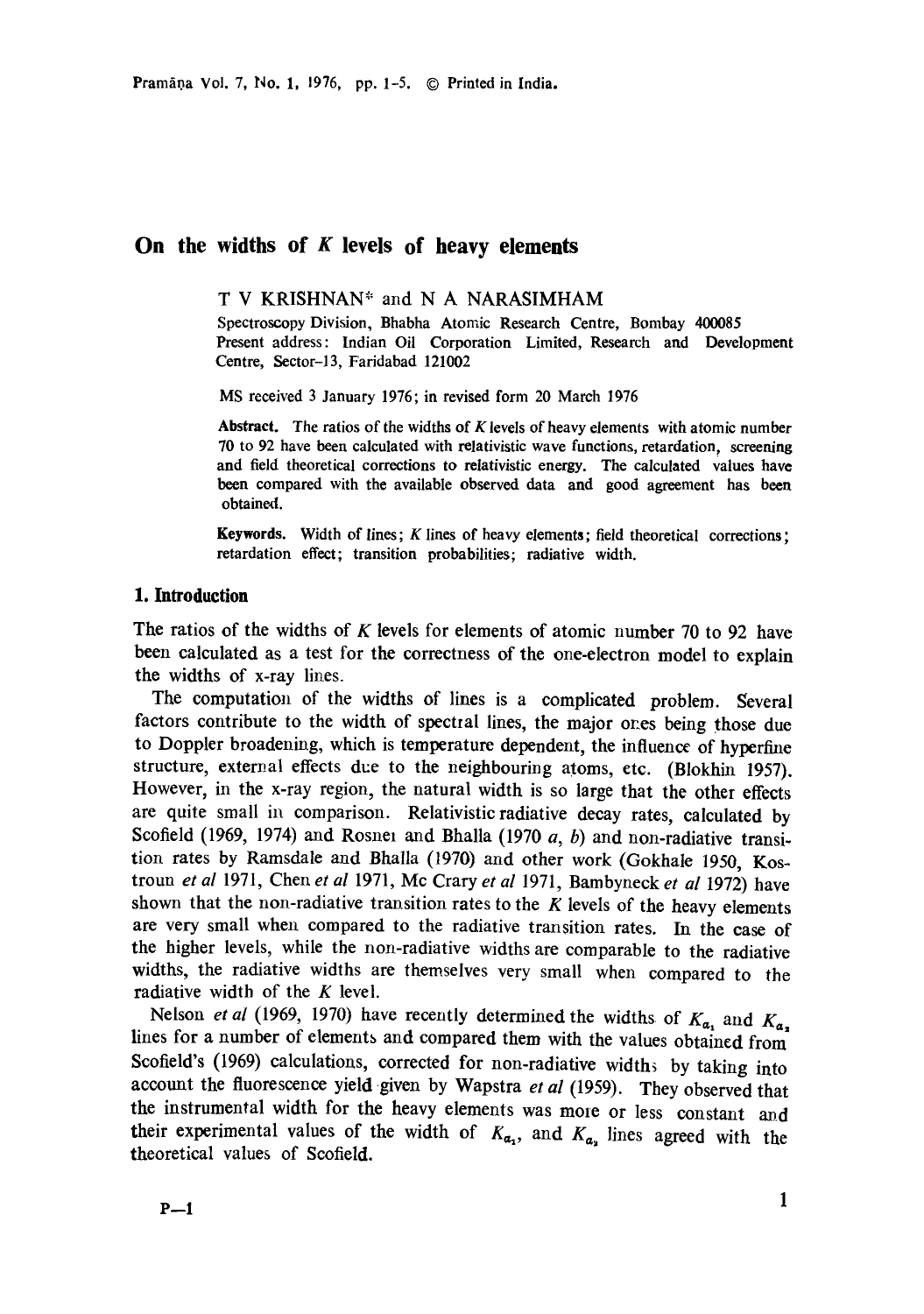## **2. Calculations**

To reduce the uncertainties in determining the width of lines, the ratio of the width of the  $K_a$  line of a given element to that of the  $K_a$  line of tungsten has been taken by us for comparison with the experimental values of Nelson *et al* (1969, 1970). For simplicity of calculations, we have assumed that the width of the  $K_n$  lines is mainly due to the radiative width of the  $K$  level for heavy elements.

In fact, we have taken only the width of  $K$  level into consideration. In addition, we have taken the transition probabilities of only the prominent lines, *viz.*   $K_{a_1}$ ,  $K_{a_2}$ ,  $K_{\beta_1}$ ,  $K_{\beta_2}$ ,  $K_{\beta_2}$ , and  $K_{\beta_2}$  lines, to calulate the width of K level.

To check the correctness of these assumptions, we have compared the ratio of the widths, using Scofield's (1969) data, both with and without these assumptions. The results are given in table 1. In this table, the first column gives the ratio of the widths calculated according to the method of Nelson *et al* (1969) by taking fluorescence yield into consideration, the second column gives the ratios calculated with only the radiative transition rates and the third column with all the assumptions made by us. Column 4 of the table shows the ratio of the width of  $K$  level of the given element to that of tungsten, with the data from Scofield's later paper where Scofield (1974) has also taken exchange corrections into account. A comparison of columns 3 and 4 shows that the exchange corrections alter the width of  $K$  levels only to a slight extent. Even for uranium, the value changes only from  $2.431$  to  $2.445$ , with the inclusion of exchange corrections. For lighter elements, the change is much less. A comprison of the first and second column shows that radiative transitions being comparatively much larger than nonradiative transitions for heavy elements, the results are not very much affected whether fluorescence yield is taken as in column 1 or neglected as in column 2.

| <b>Table 1.</b> Comparison of the ratio of the widths of $K_a$ lines of the different ele- |
|--------------------------------------------------------------------------------------------|
| ments to the width of the $K_a$ line of tungsten $(Z = 74)$ , with fluorescence yield      |
| (col. 1) radiative transitons alone (col. 2) and taking only the width of $K$ level        |
| (col. 3). Column 4 is the same as in col. 3 but with exchange corrections included.        |

| Z     | 1                    | $\overline{2}$ | 3         | 4         |  |  |  |
|-------|----------------------|----------------|-----------|-----------|--|--|--|
| 70    | 0.800                | 0.790          | 0.794     | 0.794     |  |  |  |
| 73    | $\ddot{\phantom{0}}$ | 0.943          | 0.945     | 0.945     |  |  |  |
| $74+$ | 1.000                | 1.000          | $1 - 000$ | $1 - 000$ |  |  |  |
| 78    | 1.237                | 1.250          | 1.242     | 1.243     |  |  |  |
| 79    | $\ddot{\phantom{0}}$ | 1.318          | 1.309     | 1.310     |  |  |  |
| 80    | 1.369                | 1.389          | 1.379     | 1.380     |  |  |  |
| 81    | $\ddot{\phantom{0}}$ | 1.463          | 1.451     | 1.453     |  |  |  |
| 82    | 1.515                | 1.542          | 1.526     | 1.528     |  |  |  |
| 90    | 2.206                | 2.274          | 2.226     | 2.237     |  |  |  |
| 92    | 2.409                | 2.489          | 2.431     | 2.445     |  |  |  |

Values are from Scofield's data (1969, 1974) and those given by Nelson *et al* (1969). + Standard.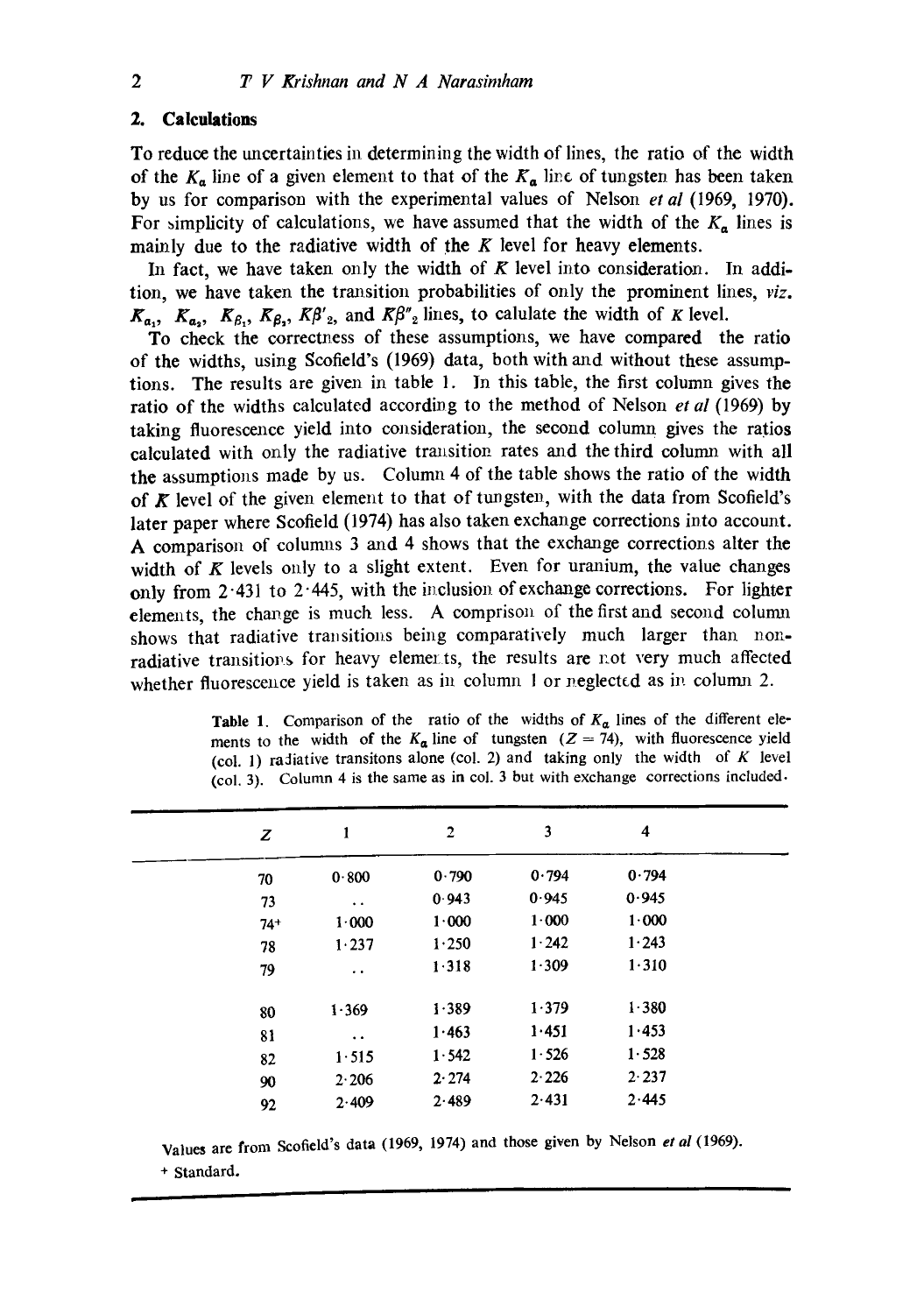The width of  $K_a$ , line is the sum of the widths of K and  $L_{xx}$  levels and that of  $K_{a}$ , is the sum of  $\overline{K}$  and  $L_{II}$  levels. The average of  $\overline{K}_{\alpha_1}$  and  $\overline{K}_{\alpha_2}$  calculated in this manner is taken in the first two columns. However, it is assumed that  $K$  level is mainly responsible for the width of  $K$  lines and that the width due to  $L$  levels can be neglected. These results are given in column 3. This assumption does not introduce any substantial difference as given by a comparison of columns 2 and 3. A comparison of first, second and third column shows that nonradiative transitions can be neglected for the heavy elements, the width is mainly due to  $\bar{K}$  level ard one treats the width of the line as due to  $\bar{K}$ level alone, in these approximate calculations, the values are  $\alpha$  ot materially affected. Hence the assumptions made are not unjustified. In our computations of transition probabilities, Slater screening constants were used with relativistic Dirac wave functions. The frequency factor used was according to Bethe and Salpeter (1957) and retardation effect as given by Babushkin's formula (Babushkin 1964, 1965, 1967). Relativistic energies of the different transitions were evaluated with the Modified Sommerfeld-Dirac Energy Formula (Krishnan and Nigam 1973) with Sommerfeld screening constants  $\sigma_1$  and  $\sigma_2$  (Sommerfeld 1934). The second and fourth order field theoretical corections such as radiative, relativistic, magnetic moment, vacuum polarisation, finite mass and finite nuclear size corrections (Series 1957, Harriman 1956) were included in the energy computations. The results obtained for energy as well as intensity ratios were compared with the observed values available (Bearden 1967, Sandsträm 1957) and the details are given elsewhere (Krishnan 1971). [A more refined calculation will be to make use of Erickson's formula (Erickson 1969, 1971;Erickson and Yermie 1965) for the calculation of field theoretical corrections].

### **3. Results**

The results of the present calculations are given in table 2 for elements of atomic number 70 to 92. Comparison has been made with the observed values of Nelson *et al* (1969, 1970). As  $K_{\alpha_1}$  and  $K_{\alpha_2}$  have not been separately taken for comparison in the present calculations, the mean of the  $K_{a_1}$  and  $K_{a_2}$  widths of Nelson *et al* have been taken.

Even though the one-electron model is insufficient to explain phenomena such as the extended fine-structure of the absorption edges, which involve the effect of the neighbouring atoms, yet for a satisfactory explanation of the binding energies of the inner electrons, the intensity ratios and the width of x-ray lines, a logical extension of the one-electron model with the application of the field theoretical corrections seems to be adequate. However, as in any accurate calculations of the width of lines, all the factors that influence the width have to be considered and the present computation is mo;e an estimate of the order of the ratios rather than an accurate calculation of the width of the line itself.

**These** computations were carried out with a CDC 3600 computer.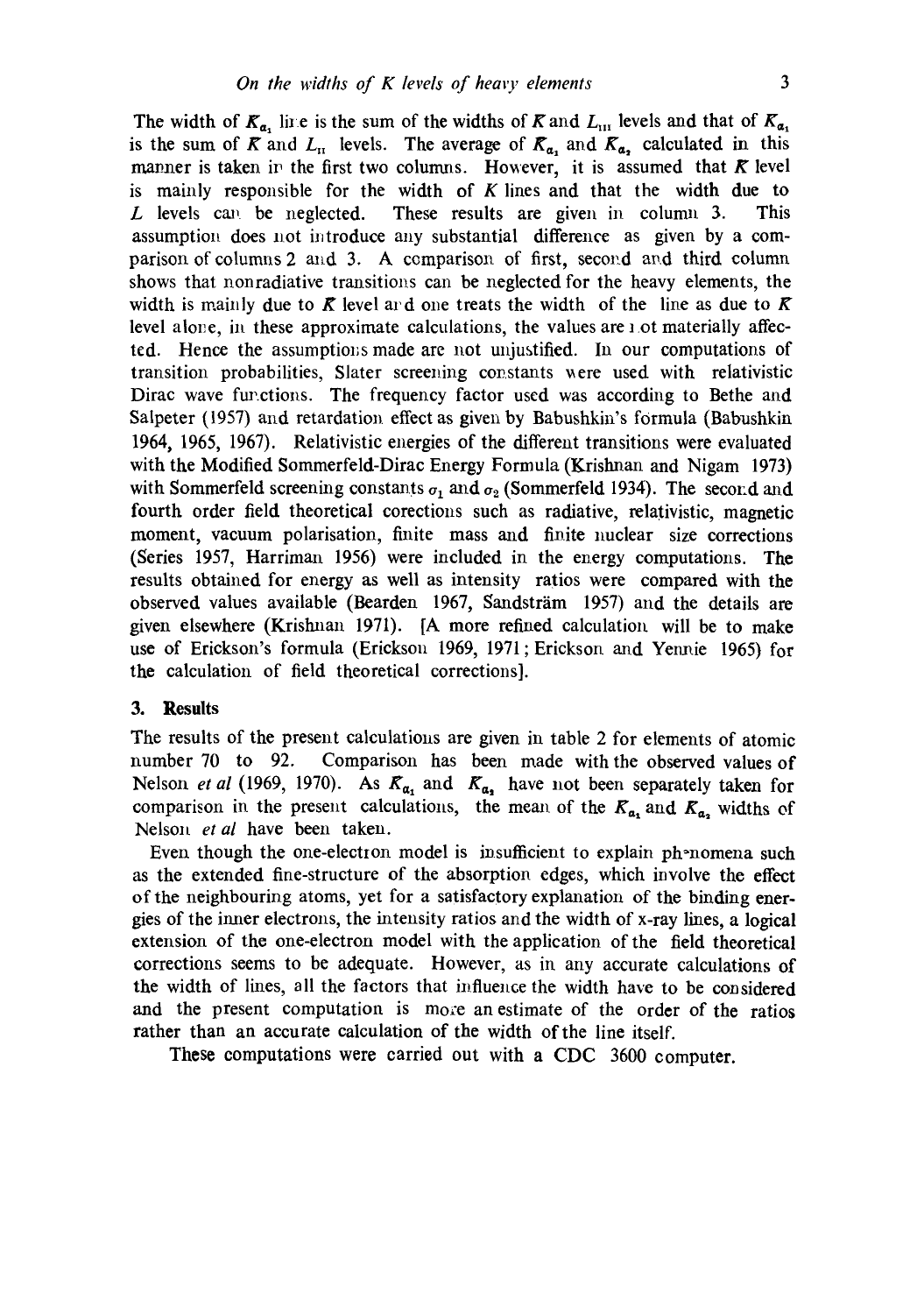| Z         |           | 2         | Z                    |                      | $\overline{c}$       |
|-----------|-----------|-----------|----------------------|----------------------|----------------------|
|           | Calc.     | Obs.      |                      | Calc.                | Obs.                 |
| 70        | 0.762     | 0.835     | 82                   | 1.677                | 1.620                |
| 71        | 0.816     | 1.013     | 83                   | 1.785                | 1.813                |
| 72        | 0.874     | 0.957     | 84                   | 1.900                | $\ddot{\phantom{0}}$ |
| 73        | 0.935     | 0.923     | 85                   | 2.021                | $\ddot{\phantom{0}}$ |
| $74^{++}$ | 1.000     | 1.000     | 86                   | 2.149                | $\ddot{\phantom{a}}$ |
| 75        | 1.069     | 1.121     | 87                   | 2.285                | $\ddot{\phantom{0}}$ |
| 76        | $1 - 141$ | $1 - 188$ | 88                   | 2.428                | $\ddot{\phantom{0}}$ |
| 77        | 1.218     | $1 - 155$ | 89                   | 2.580                | $\ddot{\phantom{0}}$ |
| 78        | 1.300     | 1.364     | 90                   | 2.740                | 2.045                |
| 79        | 1.386     | 1.247     | 91                   | 2.910                | $\bullet$ $\bullet$  |
| 80        | 1.478     | 1.480     | 92                   | 3.089                | 2.303                |
| 81        | 1.574     | 1.707     | $\ddot{\phantom{0}}$ | $\ddot{\phantom{0}}$ | $\ddot{\phantom{1}}$ |

**Table 2.** Comparison of the ratios of widths of  $K_{\alpha}$  lines of different elements to the width of  $K_a$  line of tungsten  $(Z = 74)$ 

Col. 1 Ratio of the widths obtained from the present calculations.

Col. 2. Ratio of the widths from experimental values of Nelson et al (1969, 1970). The error of the ratios of widths is about  $11\%$  for observed values.

++ Standard.

### **References**

Babushkin F A 1964 Acta Phys. Pol. 25 749 Babushkin F A 1965 a Acad. Nauk SSR, Zur. Opt. Speck. 19 1 Babushkin F A 1965 b Zur. Exp. Theor. Phys. 48 10 Babushkin F A 1965 c Acta Phys. Pol. 28 427 Babushkin F A 1967 Acta Phys. Pol. 31 459 Bambyneck W et al 1972 Rev. Mod. Phys. 44 716 Bearden J A 1967 Rev. Mod. Phys. 39 78 Bearden J A and Burr A F 1967 Rev. Mod. Phys. 39 125 Bethe H A and Salpeter E E 1957 Handbuch der Physik. 35 (Berlin: Springer-Verlag) Blokhin M A 1957 The Physics of x-rays. USAEC Trans. 4502 Chen M H, Crasemann B and Kostrovn V O 1971 Phys. Rev. A4 1 Erickson G W and Yennie D R 1964 Ann. Phys. (N.Y.) 35 271 Erickson G W and Yennie D R 1965 Ann. Phys. (N.Y.) 35 447 Erickson G W 1969 Physics of the One-and-Two Electron Atoms, eds. F Bopp and H Kleinpoppen (North Holland) p. 193 Erickson G W 1971 Phys. Rev. Lett. 27 780 Gokhale B G 1950 Ph.D. Thesis, University of Paris Harriman J M 1956 Phys. Rev. 101 594 Kostroun V O, Chen M H and Crasemann B 1971 Phys. Rev. A3 535 **Krishnan T V 1971 Effect of field theoretical corrections on x-ray spectra and some new** experimental observations Ph.D. Thesis, University of Bombay Krishnan T V and Nigam A N 1973 Proc. Indian Acad. Sci. A 67 26 McCray J H et al 1971 Phys. Rev. A4 1745